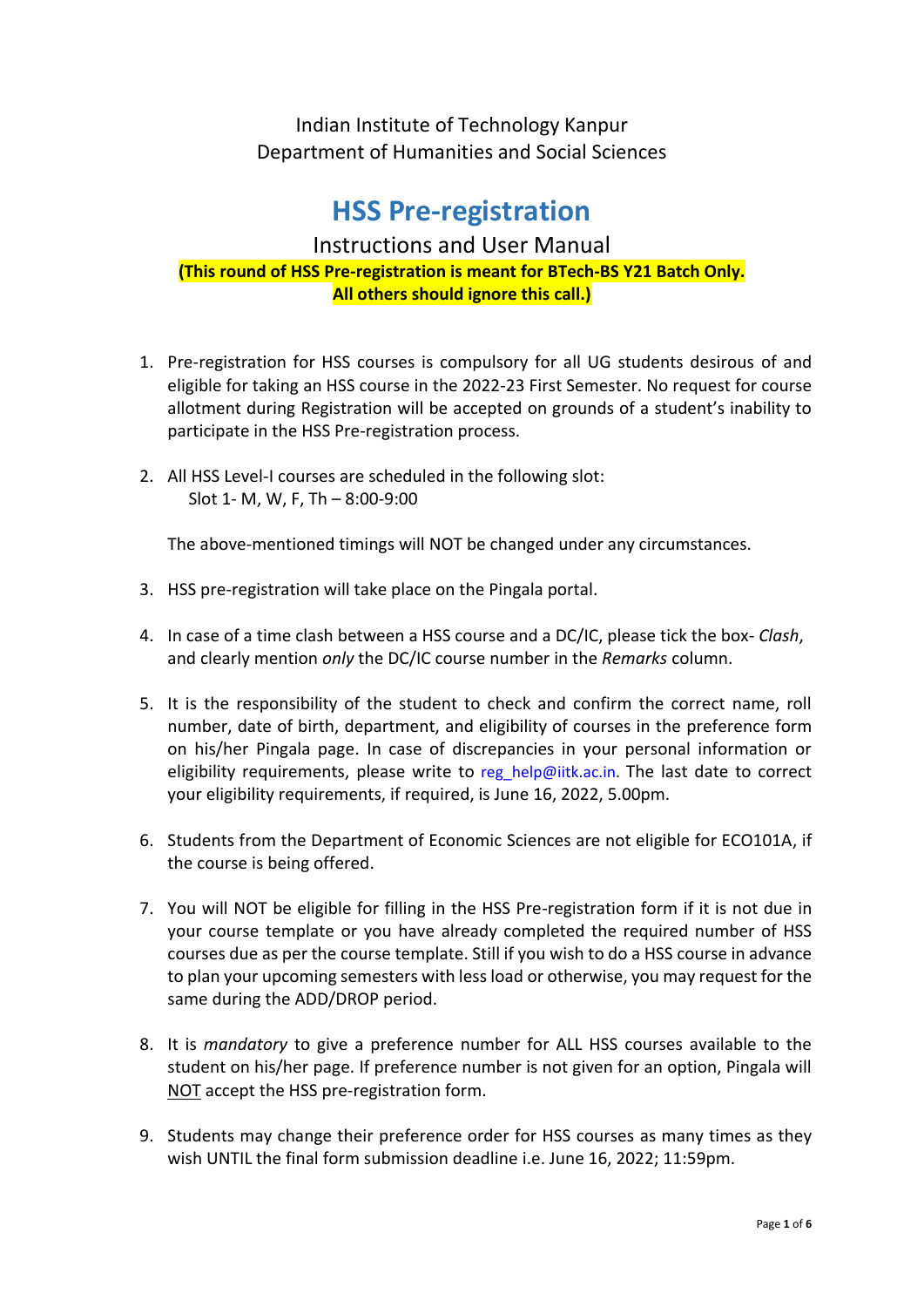#### 10. **Timeline for Pre-registration**

Opening of HSS pre-registration portal for filling in the HSS course preferences: **Tuesday, June 14, 2022; 2:00pm** 

Correction of discrepancies in eligibility requirements for HSS courses:

**Up to Thursday, June 16, 2022, 5pm**

Last date for submission of Preferences for HSS courses: **Friday, June 16, 11:59pm.**

# **User Manual for operating the Pingala portal**

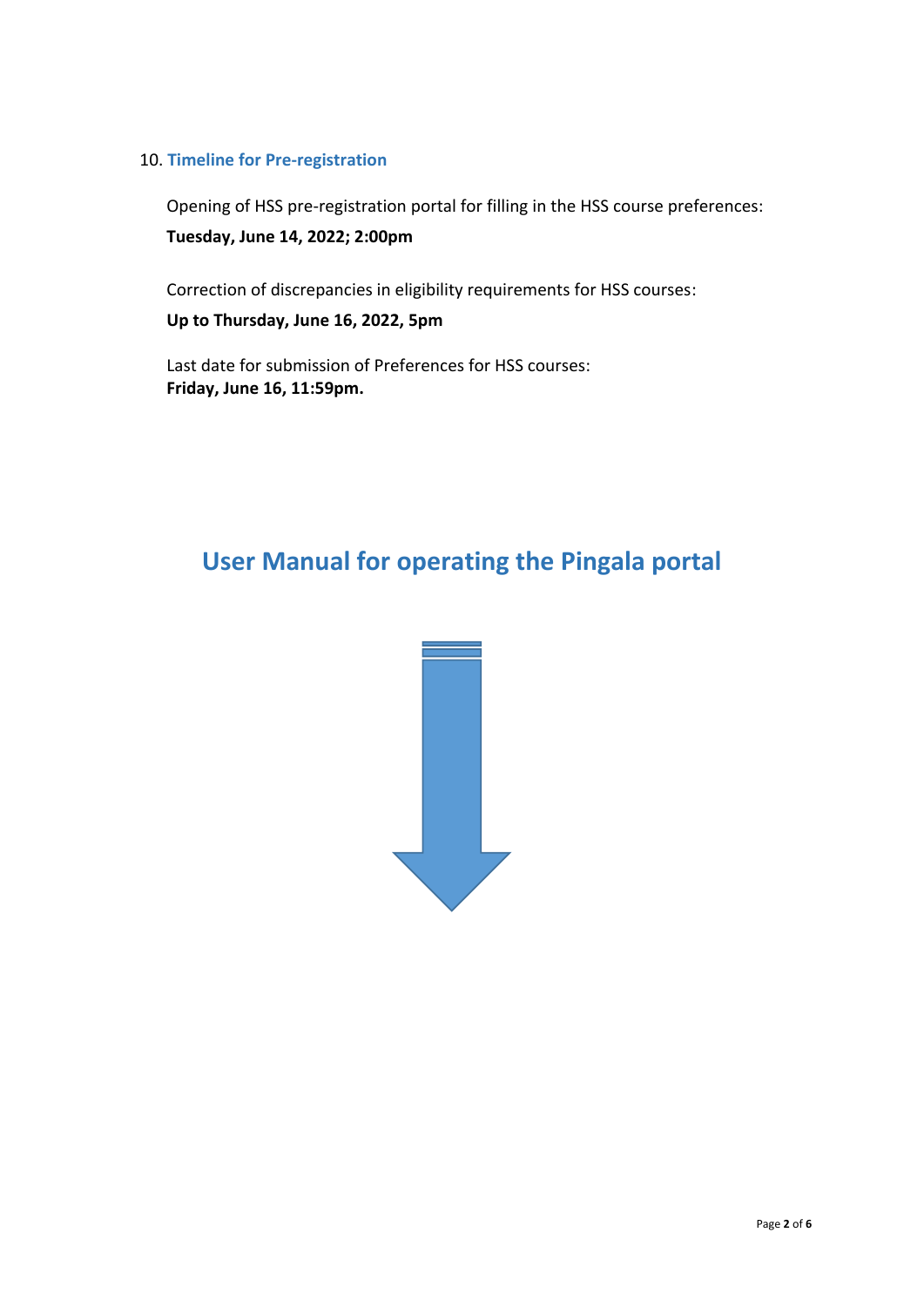# **User Manual for operating the Pingala portal**

#### **Step 1:**

Login in to your Pingala account and click on the following link: **Academic Management**→ **HSS Management 2022-23/I**→**HSS requested Proposed courses.**

If you are eligible for HSS Level I course, your page will show the list of HSS-I courses.

| ৰ্ট্টাস্ট্ৰ ভ্ৰাচ                                                                                                                                            | $\equiv$       |                                                      |                       |                     |                           | Ouick Links $\blacktriangledown$ | Have a problem?                                 | $\bullet$                                                                       |
|--------------------------------------------------------------------------------------------------------------------------------------------------------------|----------------|------------------------------------------------------|-----------------------|---------------------|---------------------------|----------------------------------|-------------------------------------------------|---------------------------------------------------------------------------------|
|                                                                                                                                                              |                | HSS Request Proposed Courses                         |                       |                     |                           |                                  |                                                 | Academic Management > HSS Management (2018-19/1) > HSS Request Proposed Courses |
|                                                                                                                                                              |                | You are accessing this page as role » Student        |                       |                     |                           |                                  |                                                 |                                                                                 |
| <b>3</b> Dashboard                                                                                                                                           |                |                                                      |                       |                     |                           |                                  |                                                 |                                                                                 |
|                                                                                                                                                              |                | <b>E</b> HSS Allotment Proposed Courses              |                       |                     |                           |                                  |                                                 |                                                                                 |
| <b>My Profile</b><br>$\mathbf{v}$                                                                                                                            |                | Student Name:                                        |                       |                     | Roll No:                  |                                  |                                                 |                                                                                 |
| $\mathbf{v}$                                                                                                                                                 |                |                                                      |                       |                     |                           |                                  |                                                 |                                                                                 |
|                                                                                                                                                              |                | Programme Name:                                      |                       |                     | <b>Branch Name:</b>       |                                  |                                                 |                                                                                 |
| Personal Data Management >>                                                                                                                                  |                | Eligibility:<br><b>HSS Level 1</b>                   |                       |                     | <b>HSS Level 1 Count:</b> | $\mathbf{1}$                     |                                                 |                                                                                 |
| <b>Academic Management</b><br>¥                                                                                                                              |                | S.No.   Course Name                                  | <b>Faculty name</b>   | <b>Lecture Time</b> | <b>Tutorial Time</b>      | <b>Preference</b>                |                                                 | Clash Remarks                                                                   |
| Academics                                                                                                                                                    |                |                                                      |                       |                     |                           |                                  |                                                 |                                                                                 |
|                                                                                                                                                              |                |                                                      |                       |                     |                           |                                  |                                                 |                                                                                 |
|                                                                                                                                                              | 1              | INTRODUCTION TO WESTERN ART<br>(ART103A)             | <b>SATYAKI ROY</b>    |                     |                           | ---Select---                     | $\Box$<br>$\mathbf{v}$                          | <b>Enter Remarks</b>                                                            |
|                                                                                                                                                              |                |                                                      |                       |                     |                           |                                  |                                                 |                                                                                 |
|                                                                                                                                                              | $\overline{2}$ | INTRODUCTION TO LITERATURE<br>(ENG123A)              | <b>G NEELAKANTAN</b>  | MWTh 17:10-18:00    |                           | ---Select---                     | $\qquad \qquad \Box$<br>$\mathbf{v}$            | <b>Enter Remarks</b>                                                            |
|                                                                                                                                                              |                |                                                      |                       |                     |                           |                                  |                                                 |                                                                                 |
|                                                                                                                                                              | 3              | INTRODUCTION TO LOGIC (PHI142A)                      | A V RAVISHANKAR SARMA | MWTh 17:10-18:00    |                           | ---Select---                     | $\Box$<br>$\boldsymbol{\mathrm{v}}$             | <b>Enter Remarks</b>                                                            |
| $\mathbf{v}$                                                                                                                                                 |                |                                                      |                       |                     |                           |                                  |                                                 |                                                                                 |
|                                                                                                                                                              | 4              | <b>INTRODUCTION TO PSYCHOLOGY</b><br>$($ PSY151A $)$ | <b>DEVPRIYA KUMAR</b> | MWTh 17:10-18:00    |                           | ---Select---                     | $\qquad \qquad \Box$<br>$\overline{\mathbf{v}}$ | <b>Enter Remarks</b>                                                            |
|                                                                                                                                                              |                |                                                      |                       |                     |                           |                                  |                                                 |                                                                                 |
|                                                                                                                                                              | 5.             | <b>INTRODUCTORY SOCIOLOGY</b><br>(SOC171A)           | A K SHARMA            | MTWTh 17:10-18:00   |                           | ---Select---                     | 0<br>$\overline{\phantom{a}}$                   | <b>Enter Remarks</b>                                                            |
| <b>Time Table</b><br>Add/Drop (Active 2018-19/1) <<br>Registration (Ou r 2018-19/1) <<br>HSS Management (2018-19/1) ~<br><b>HSS Request Proposed Courses</b> |                |                                                      |                       |                     |                           |                                  |                                                 |                                                                                 |
|                                                                                                                                                              |                | Eligibility:<br>HSS Level 2                          |                       |                     | <b>HSS Level 2 Count:</b> | $\mathbf{1}$                     |                                                 |                                                                                 |

# Click here

### **Step 2:**

Verify your eligibility requirements on this page. Check that you are eligible for HSS-I course. You are eligible for a HSS Level I course if:

- a- HSS Level I course is due next semester as per your course template; or
- b- You have a Fail backlog in HSS Level I course; or
- c- You have a Fresh backlog in HSS Level I course; or
- d- Courses shown on your page have not been completed by you in a previous semester; or
- e- Pre-requisites, if any, have been cleared.

There are no other criteria by which you can get a HSS course.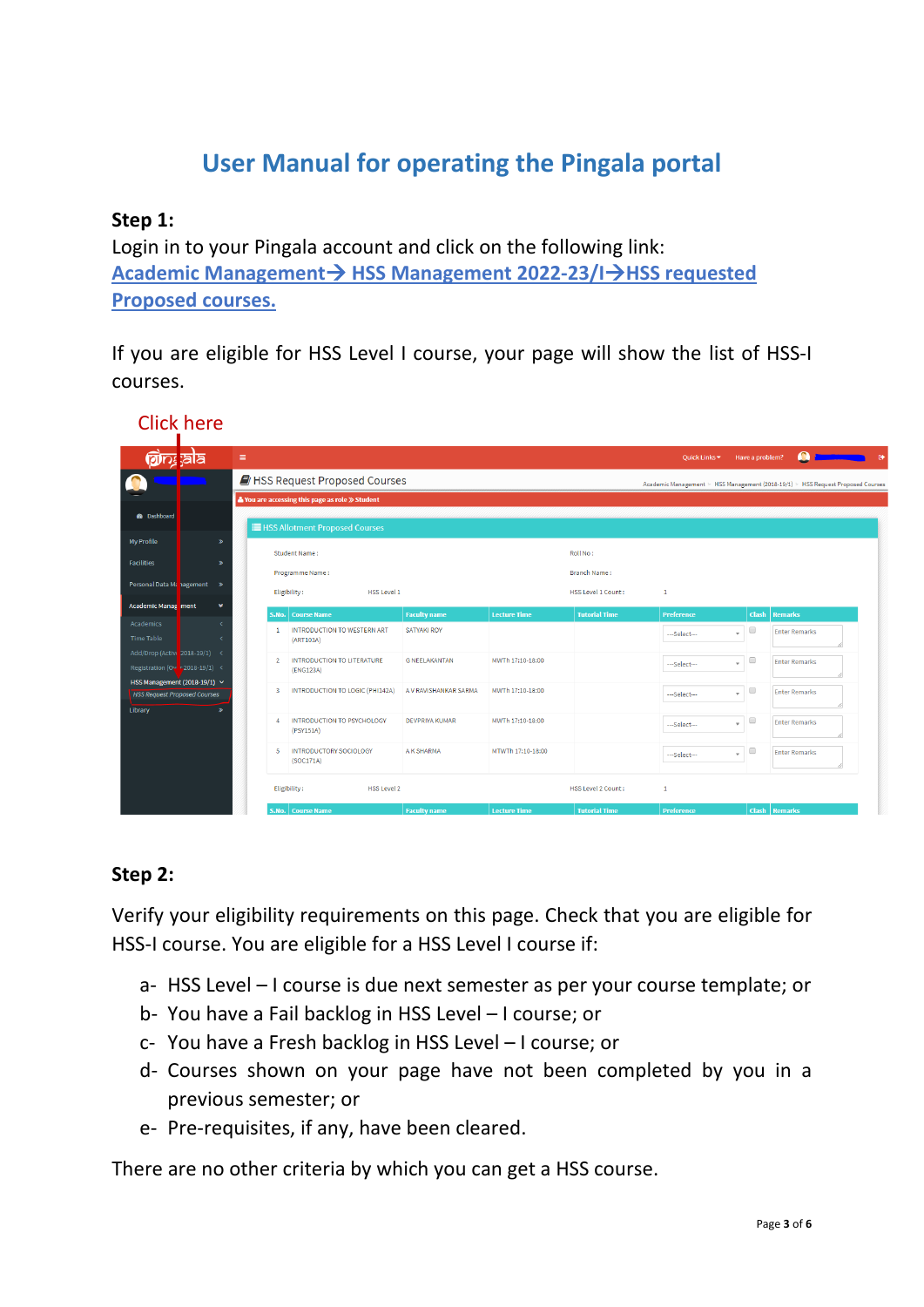In case of any discrepancies in the eligibility data, please write to [reg\\_help@iitk.ac.in](mailto:reghelp@iitk.ac.in). If the discrepancy is valid, the office will make appropriate changes.

### **Step 3-**

Fill in your preferences for HSS courses:

- 1. Fill in preference numbers for all courses available to you on your page.
- 2. Check for timetable clash between any HSS course and any DC/IC in your department timetable. The system WILL NOT CHECK for time table clashes, so it is your responsibility to mark all clashes. The next slide explains how to mark these clashes on Pingala.
- 3. Click the submit button after the preference number for all courses has been filled.
- 4. Filling your preference for every available course is mandatory. Your form cannot be submitted unless all the available courses have been given a Preference Number.
- 5. Click on the Submit button to submit your form.
- 6. You can continue to revise your priority of preferences and re-submit the form until the last date of submission. The last submitted preferences before the deadline will be considered your final preference for allocation of courses.

#### **Step 4**-

Report a time table clash. If there is a time table clash with any IC/DC courses,

- 1. Click on the 'Clash' box.
- 2. In the Remarks column, write the course number with which the HSS course is clashing.
- 3. Remember to fill in preference numbers for the course with a clash also.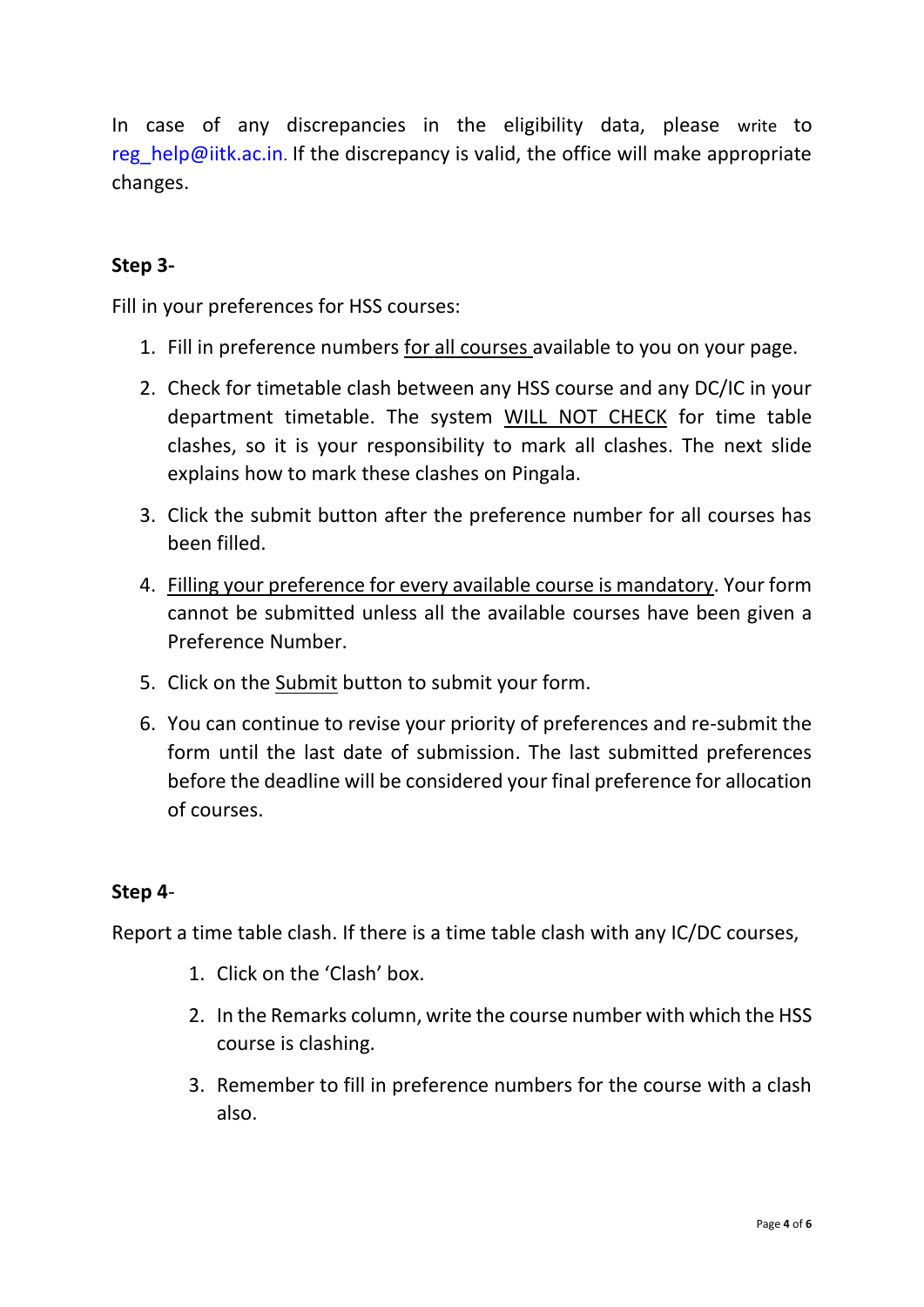| pingala                                                             | Ξ                       |                                                       |                                         |                          |                      | Quick Links ▼                                          | Have a problem?                   |                      |
|---------------------------------------------------------------------|-------------------------|-------------------------------------------------------|-----------------------------------------|--------------------------|----------------------|--------------------------------------------------------|-----------------------------------|----------------------|
|                                                                     |                         | <b>CASAS ESTAT</b><br>Eligibility:<br>HSS Level 2     |                                         |                          | HSS Level 2 Count:   | Л<br>ART402A is having clash with<br><b>EE546</b><br>1 |                                   |                      |
| <b>3</b> Dashboard                                                  |                         | S.No.   Course Name                                   | <b>Faculty name</b>                     | <b>Lecture Time</b>      | <b>Tutorial Time</b> | <b>Preference</b>                                      |                                   | <b>L</b> -marks      |
| <b>My Profile</b>                                                   | $\mathbf{y}$            | MODERN ART (ART402A)                                  | <b>KOUMUDI PATIL</b>                    | ThF 10:00-11:00          |                      | -3                                                     | ✔<br>$\overline{\phantom{a}}$     | EE546.<br>6/100      |
| <b>Facilities</b>                                                   |                         | ART CRITICISM: THEORY AND<br>PRACTICE (ART406A)       | SHATARUPA THAKURTA ROY WThF 11:00-12:00 |                          |                      | ---Select---                                           | ٠                                 | <b>Enter Remarks</b> |
| Personal Data Management<br><b>Academic Management</b>              | $\rightarrow$<br>3<br>¥ | <b>CURRENT ISSUES IN LINGUISTICS</b><br>(ENG423A)     | <b>ACHLA MISRI RAINA</b>                | ThF 10:00-11:00          |                      | $-Seler$                                               | $\Box$<br>$\mathbf{v}$            | <b>Enter Remarks</b> |
| Academics<br><b>Time Table</b>                                      | z                       | THE WRITER'S VISION OF THE<br><b>FUTURE (ENG436A)</b> | SUCHITRA MATHUR                         | MW 10:00-11:00           |                      | ---Select---                                           | $\Box$<br>$\overline{\mathbf{v}}$ | <b>Enter Remarks</b> |
| Add/Drop (Active 2018-19/1) <<br>Registration (Over 2018-19/1) <    | 5                       | POSTCOLONIAL LITERATURE<br>(ENG438A)                  | SAYAN CHATTOPADHYAY                     | MW 10:00-11:00           |                      | $-$ Select $-$                                         | $\Box$<br>$\mathbf{v}$            | <b>Enter Remarks</b> |
| HSS Management (2018-19/1) ~<br><b>HSS Request Proposed Courses</b> | $\mathbf{g}$            | LITERATURE AND CENSORSHIP<br>(ENG439A)                | <b>MINI CHANDRAN</b>                    | WThF 11:00-12:00         |                      | ---Select---                                           | $\Box$<br>$\mathbf{v}$            | <b>Enter Remarks</b> |
| Library                                                             |                         | LAMONHOPO OF COUTH ACIA                               | CULTURAL DUTTA CHAIRLES                 | <b>SEPLE FELON ENLON</b> |                      |                                                        | $\equiv$                          |                      |

# **Step 5**-

Modify your preferences for HSS courses.

You can continue to revise your preferences and re-submit the form until the last date of submission. The last submitted preferences before the deadline will be considered your final preference for allocation of courses.